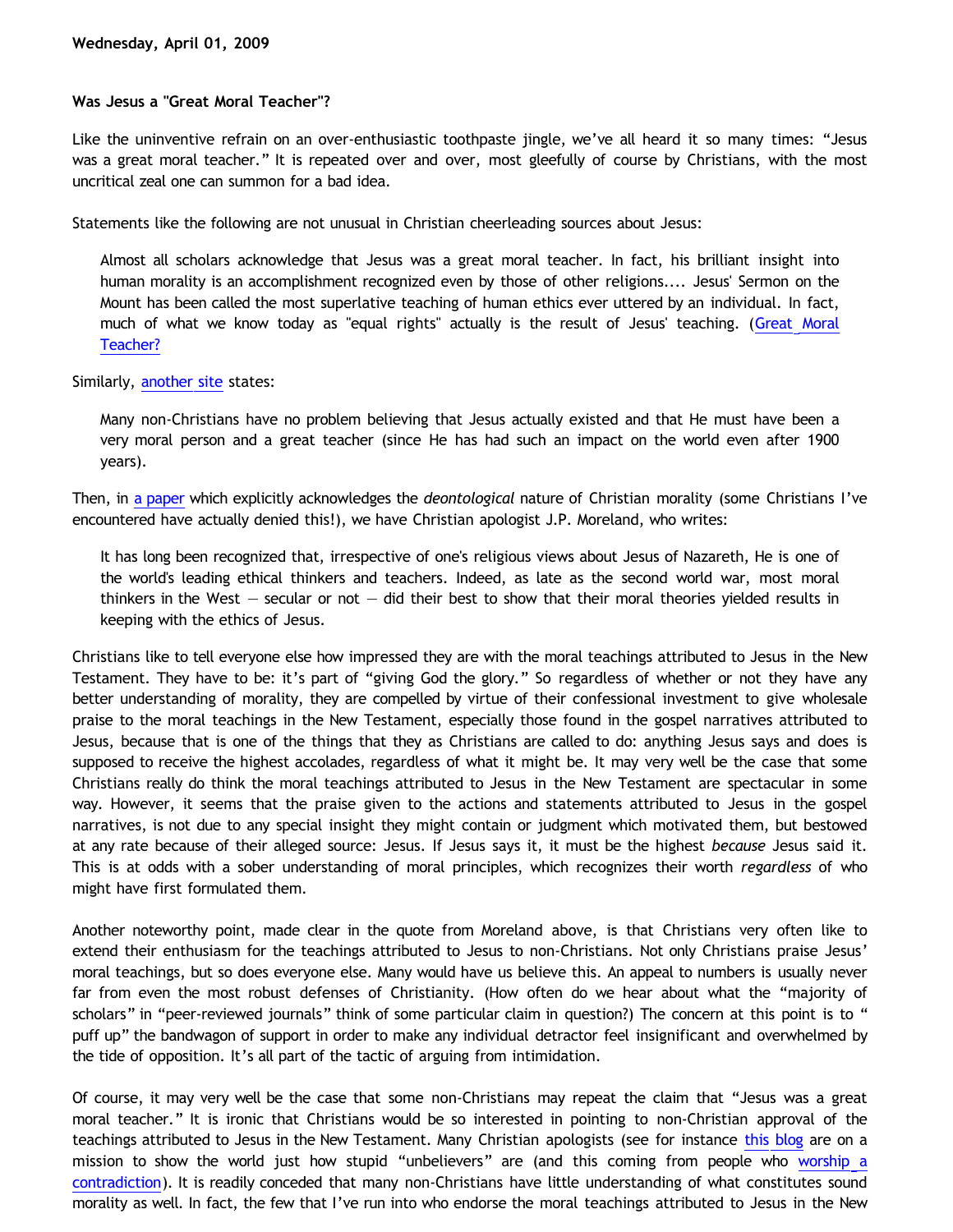Testament seem to be just as unknowledgeable on the issues of morality as Christians. It may just be that they're simply repeating this refrain uncritically, as many Christians do, without having critically examined the issues, without giving a good look at the teachings attributed to Jesus in the New Testament. Then again, most self-identifying non-Christians whom I've encountered seem to have at least some criticisms of the moral teachings put into Jesus' mouth in the gospels. Critical literature both in print and throughout the internet universe abounds in varying degrees of discriminating examinations of many New Testament teachings, including moral teachings said to have come from Jesus. So it is misleading to give the impression that *everyone* - both Christian and non-Christian – thinks that Jesus was a superb instructor on issues pertaining to morality.

In spite of the availability of damning exposés of Christian morality on the internet and elsewhere, the assumption that Jesus was a "great moral teacher" is almost always taken for granted among Christians. This assumption is often made for the purposes of shadowboxing against the view that he was *only* a great moral teacher, yet still very much only a man, as opposed to a deity incarnated as Christians believe. Christians like this kind of argument, inspired by CS Lewis who gives it a central place in his "moral argument," because defending the claim that the moral views which are attributed to Jesus in the New Testament is a much more difficult task. It's easier to take the assumption that his moral views were superior to anything else in the moral marketplace for granted, and argue from that basis that he actually was "God incarnate."

Rather than go through all the teachings which the New Testament does attribute to Jesus one by one and evaluate their worth, I take a different approach. Since Jesus is claimed to be this "great moral teacher," the bar has already been set. The concern at this point is to see if the teachings attributed to Jesus meet it. This approach is valid because the meaning of the concept of "moral teaching" is broader than just what we'll find in the teachings attributed to Jesus (as should be evident when someone says one set of moral teachings is better than another), and there have been hundreds of other moral teachings throughout history, before and since the days of the early Christians. So the proper approach at this point is to understand what *should* be present in those teachings, given the lofty touting Christians repeat, and then to see if those teachings actually include what should be there, given the repeated high praise they've received. So I have prepared a short list of key questions that should be asked of *any* moral treatise whose original framer is said to be "great."

They are as follows:

- 1) What is the proper definition of the concept 'morality'?
- 2) What is the purpose of morality?
- 3) Does man need morality?
- 4) If he does, why does he need it?
- 5) What is the relationship between morality and *values*?
- 6) What exactly does Jesus say about *values*?
- 7) Does Jesus tell us what values *are*?
- 8) Does he tell us whether or not values are *important*?
- 9) If he says they are important, to whom are they important and why?
- 10) Does Jesus teach us how to *identify* those values which we should pursue?
- 11) Does Jesus teach us the proper way to go about *obtaining* those values which are important?
- 12) Should we protect those values which we have achieved?

13) What if one person has one set of values, and another person has a different set of values? What is Jesus' teaching for overcoming such conflicts?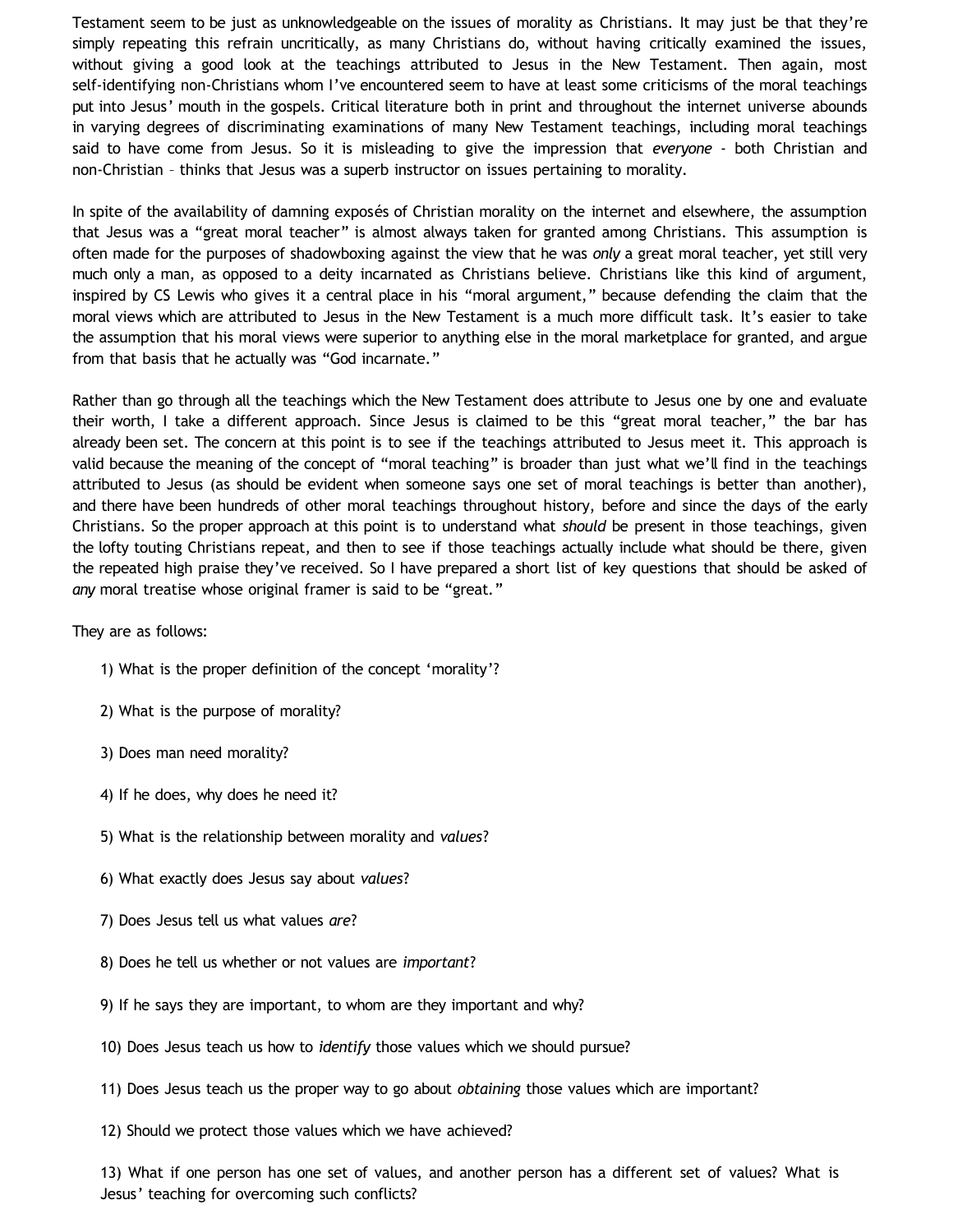These are questions I would ask in regard to *anyone* said to be the source of "superlative teaching of human ethics ever uttered by an individual." Jesus is touted as such by Christians. So I ask Christians to address these questions, and give specific citations to support their answers.

For instance, a Christian might contend that my questions 10) and 11) are answered by verses like Matthew 6:33 (which reads "But seek ye first the kingdom of God, and his righteousness; and all these things shall be added unto you"). That would be a start. But then we would need to ask how "the kingdom of God" could qualify a real value to anyone when it is accessible apparently only by *imagining* it? Why would one think it's important? How does one go about achieving it? How does seeking "the kingdom of God" first result in all these other things being "added unto you"? Etc.

So simply citing an isolated verse here and there in answer to these questions is probably not in itself going to be sufficient to justify the claim that one is a "superlative" teacher of ethics or authority on morality. Once those answers have been submitted, they need to be examined for their relevance and validity. Unfortunately, I do not see where these questions are addressed in the New Testament, the wellspring in which we find moral teachings attributed to Jesus. In fact, there seems to be a conspicuous lack of rigor on Jesus' part, if we go by what the New Testament says. For instance, I do not see where statements attributed to Jesus provide any definition to the concept 'morality' (the word 'morality' does not even seem to show up on a [keyword search](http://www.biblegateway.com/keyword/?search=morality&version1=9&version2=31&version3=49&version4=51&version5=72&searchtype=all&bookset=2&limit=bookset) of the New Testament to begin with!). Wouldn't he know what morality is? Each moral code tends to define the concept a little differently, but Jesus apparently chose to withhold what his system might mean by this frequently used term.

As for 'value', the concept is sometimes used (see for instance [here](http://www.biblegateway.com/keyword/?search=value&version1=9&version2=31&version3=49&version4=51&version5=72&searchtype=all&bookset=2&limit=bookset)), but it is neither defined nor explained in terms of a developed theory, suggesting that it is simply taken for granted that "everyone knows" what 'value' means. But the history of western civilization, with institutionalized sacrifice, slavery, tyranny, coercion and fraud, much of it in the name of Christianity, is (to say the least) hard to reconcile with this flippant presumption. In regard to my question about the *purpose* of morality, what does Jesus have to say? What precisely does Jesus say the *purpose* of morality is? I find no *explicit* answer to this question in the New Testament, but I suppose Christians might attempt to eek out a response to this question from certain bible verses. What I've typically seen on this score is the citation of yet another commandment, and as such it presumes one's motivation to do things that are said to be "moral" on the Christian account. In the case of Matthew 6:33, for instance, why should anyone have any interest in "seek[ing]... the kingdom of God" in the first place? Is it because, if one does so, "all these things shall be added unto you"? In other words, is "seek[ing]... the kingdom of God" a shortcut to achieving other things beyond it that one might want, or *value*? If so, it seems that Christianity is teaching that there *are* shortcuts in morality. Is that really so? Do Christians really think that "seek[ing]... the kingdom of God" is just a means to acquiring something else? Is it not supposed to be an ultimate end?

Although Jesus apparently does not address the question of what morality even is, does he address the question of whether or not any human individual has a *need* for morality? And if so, *why* he might need it? A great portion of the New Testament's moral teachings focus on behavior in the context of interpersonal relationships. But would a man all alone on a desert island have a need for morality according to Jesus' teachings? Although these questions strike me as wholly rudimentary to an informed understanding of morality, I cannot find where they might be addressed in an intelligent manner in any of the speeches attributed to Jesus in the New Testament (or elsewhere in the bible, for that matter). It seems that Jesus has a tendency to base his moral precepts on *threats*, as opposed to a penetrating understanding of the nature of morality and any individual's need for it. If you disobey, you will meet with doom, because you have disobeyed what you've been commanded to do. This is not the same thing as warning someone not to touch a hot stove or light a match near an open gas tank. In such cases, we are pointing out the causal consequences of an action which would likely result in injury or even death. Rather, what the bible presents as a moral code essentially reads, "obey, or else!" and holds up a stick. The concern is not for one's safety, but for keeping him in line with an invisible magic being's *desires*.

Now although the Christian believer's cognitive starting point, according to the bible itself, is *fear* (cf. Prov. 1:7), threats causing fear do not tell the whole story of Christian morality. Fear is not enough. Something else is needed, and Christian morality (if it is taken seriously) supplies it. Instead of a code of values which guides a man's choices and actions (see [here\)](http://bahnsenburner.blogspot.com/2005/04/do-i-borrow-my-morality-from-christian.html), the moral teachings found in the New Testament consist of *psychological sanctions*. Consider the following point made by George H. Smith:

A physical sanction, if successful, causes the emotion of *fear*. A psychological sanction, if successful,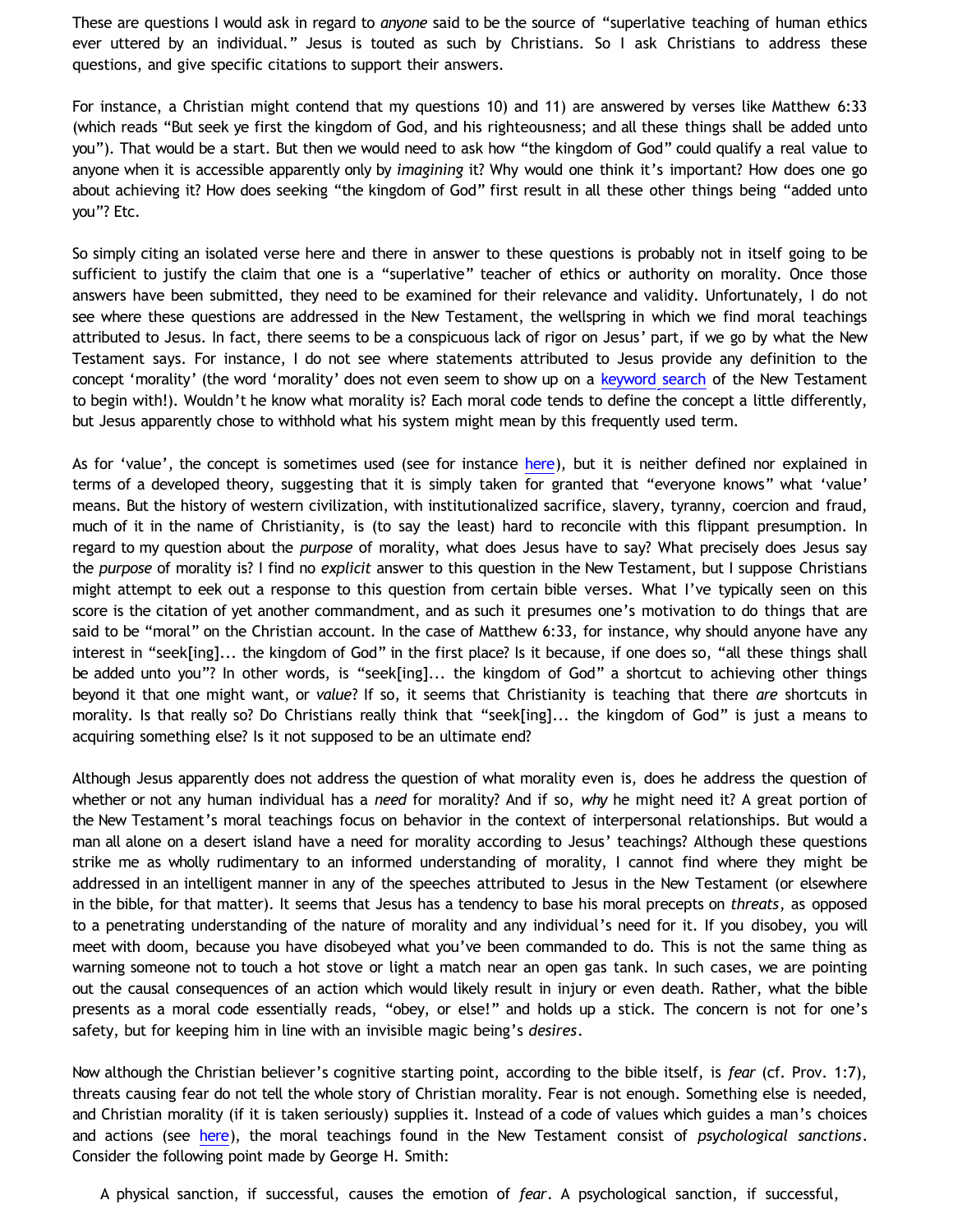causes the emotion of *guilt*. A man motivated by fear may still retain an element of rebelliousness, of determination to strike back given the opportunity. A man motivated by guilt, however, is a man with a broken spirit; he will obey the rules without question. A guilt-ridden man is the perfect subject for religious morality, and this is why psychological sanctions have been extremely effective in accomplishing their purpose. (*Atheism: The Case Against God*, p. 301)

To support the psychological sanctions which inform their morality, Christians need to stress the notion of *sin*, which is the wellspring of guilt in the Christian mind. Christians are people who take the notion of sin against their god seriously, and are consequently crippled with guilt. This guilt can be powerful enough to motivate a man to obey *any* commandment. And the moral teachings of the New Testament are designed to exploit this to its fullest. Guilt, then, is the precondition of Christian morality. Without it, it's just a bunch of silly injunctions serving as a primitive worldview's version of morality.

The conclusion at this point is already obvious: when someone, Christian or otherwise, makes a statement to the effect that Jesus was a "great moral teacher," such a statement can only suggest that the individual making it does not have a good grasp of morality. Jesus did not define basic terms; he did not explain why morality is important or why one would have any need for it; he did not clarify what values are or why they have moral significance; he did not explain how one should go about identifying those values he might need or the actions needed to achieve them. All this is at best taken for granted (since it is clear from several of Jesus' injunctions that one sacrifice his values, that one has already achieved them somehow), but is undercut by the underlay of psychological sanctions, fear and guilt which serve as the precondition for his moral system. At the same time, many Christians look at various non-Christian worldviews and apparently find only moral relativism and moral nihilism. It is true that many non-Christians have been influenced by the moral vacuity of Christianity. That this might surprise Christians is baffling. It shouldn't surprise them, since Christianity has influenced so much in western civilization. So a distorted view of morality is what can be expected to find in a worldview which has borrowed in some way from Christianity. However, Christian apologists typically like to characterize defective moral views held by non-Christians as a logical outcome of their *atheism*, as if atheism itself were a worldview with its own fundamentals and positions on such matters. This is a smearing ploy, and the apologist invokes it ultimately to make him feel better in his mystical delusions, which he nurtures in order to assuage his deep-seated guilt.

by Dawson Bethrick

Labels: [Morality](http://bahnsenburner.blogspot.com/search/label/Morality)

*posted by Bahnsen Burner at [6:00 AM](http://bahnsenburner.blogspot.com/2009/04/was-jesus-great-moral-teacher.html)*

## **2 Comments:**

## [Dr Funkenstein](http://www.blogger.com/profile/03620894198842461714) said...

One of the other interesting things about Christianity is that, being promoted as a monotheistic religion, Jesus is supposedly the same person/entity as Yahweh in the OT (never mind that noone seems to be able to properly explain the Trinity beyond 'it's a mystery, but believe it anyway'!) - so if genocide, infanticide, arbitrary allocation of who various laws apply to and so on are considered immoral, Jesus doles these things out in abundance prior to the NT.

Of course, theists counter this with 'ah, but if you don't have some absolute moral standard for comparison , who are you to judge God's actions?' Even if saying for argument that on atheism there is no absolute moral standard (even in principle), it's a straightforward admission that Jesus' 'great moral teachings' are just arbitrary commands that have changed on a divine whim - moral arbitrariness being exactly one thing that they accuse atheism of promoting! Which does then make me wonder why they make so much noise about the moral virtues of Jesus and adherence to theism in general...

There's also the fact that 'the bible' (and I use the term advisedly, since there is no 'the bible' in reality) and Jesus' words can be and have been used to justify just about any viewpoint you care to mention, no matter how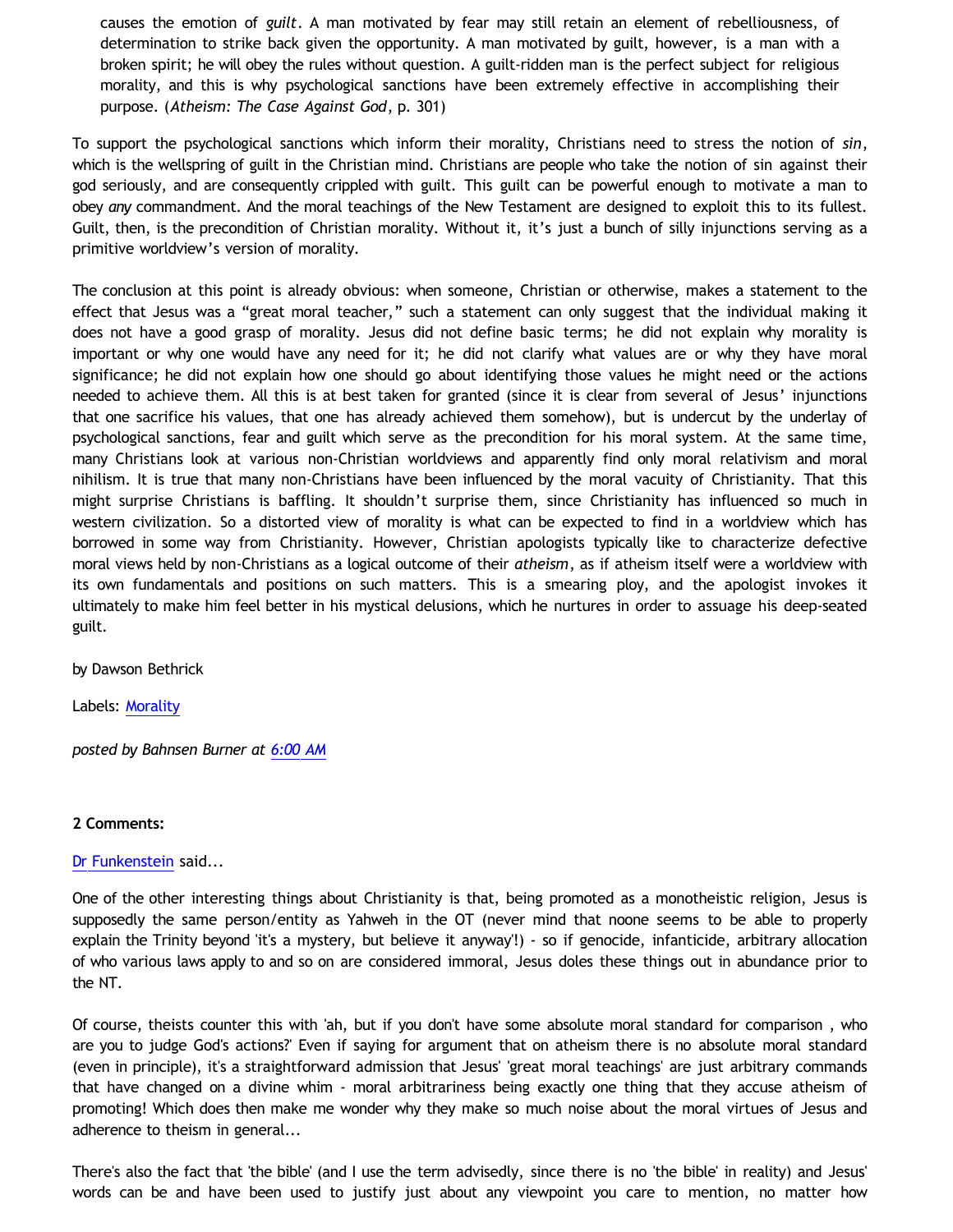contradictory (eg capitalism vs socialism, pro slavery vs anti slavery, even feminist views despite the obviously patriarchal thought that is contained in it!)

Slightly off topic, but you may be interested in Triablogue's latest offering against Richard Carrier regarding the evidence for miracles - Steve Hays presents various stories 'confirming' experiences of the supernatural/paranormal etc

Of course, when controlled conditons are present,or something genuinely unfeasible is prayed for these instances of 'miracles' have the tendency to go AWOL...

As Steve himself has said to me, apparently some of my examples of what I would consider a genuine miracle place 'an unreasonable burden of proof' on theism and the like ( I gave as examples the recovery of all pancreatic cancer patients tomorrow as opposed to the usual 5% or so that survive the 5 year point, making the twin towers and those that died in them reappear fully formed or making my TV turn into an apple)! Quite astonishing that given the virtually unlimited abilities of the imaginary, that Steve should be concerned that any request for concrete examples should cross some sort of arbitrary boundary in terms of plausibility or likelihood - after all if we want to believe in 'unmistakable answers to prayer' as he calls them, shouldn't they be like my examples and be quite distinguishable from natural occurrences that simply have a low likelihood or subjective anecdotes that anyone can make up (or experience in a particular frame of mind)!

[April 02, 2009 3:00 PM](http://bahnsenburner.blogspot.com/2009/04/4760416781178241967)

[Bahnsen Burner](http://www.blogger.com/profile/11030029491768748360) said...

Dr. Funk: "Jesus doles these things out in abundance prior to the NT."

Right. Christians are always trying to validate Jesus' divinity by appealing to "fulfilled" OT prophecies, but beyond that it's almost as if the OT had no further use, save for anecdotal features like the first chapters of Genesis, Noah and the flood, Abraham and Moses. Much of the OT seems to have been overlooked or forgotten, out of sight, out of mind. How often do you find Christians elaborating on the book of Nehemiah or II Samuel? But if Jesus is the same thing as the god of the OT, then yes, the same being (on Christianity's premises) delivered the "moral" content of the OT as well, including the genocide, infanticide, etc. which you mention (and don't forget slave laws!). It's interesting how Christians compartmentalize these two aspects of the OT in relation to Jesus: prophecy is something to emphasize, but the OT immorality is something to de-emphasize.

Dr. Funk: "Of course, theists counter this with 'ah, but if you don't have some absolute moral standard for comparison , who are you to judge God's actions?'"

Right. This is simply a deflection tactic. It does nothing to address the matter in question. It tells us how quickly Christians are willing to disown the moral primitivism of the OT without letting on that they're disowning it. It's an attempt to redirect the focus of discussion elsewhere, away from the content of the bible - specifically, what it teaches - and shift the burden onto the critic at the same time.

What Christians taking this approach fail to understand is the fact that *chosen* actions, regardless of who the actor is, are open to moral evaluation. Essentially they're telling us not to practice moral judgment, that moral judgment is wrong. Anyone who tells you to suspend moral judgment is someone who is opposed to morality as such.

Dr. Funk: "Even if saying for argument that on atheism there is no absolute moral standard (even in principle), it's a straightforward admission that Jesus' 'great moral teachings' are just arbitrary commands that have changed on a divine whim - moral arbitrariness being exactly one thing that they accuse atheism of promoting!"

Right again. It morphs from deflection to projection: the point at this time is to accuse the critic of the very faults which infest their worldview. The concern is to discredit critics in the most effortless manner possible. Notice that in doing this, the apologist is not teaching anything substantive about his position at this time. He's imparting nothing of value, giving no instruction on how to formulate and/or apply rational principles which can be used inter-disciplinarily. He's all about hiding behind something and making anyone who doesn't believe these fantasies feel small.